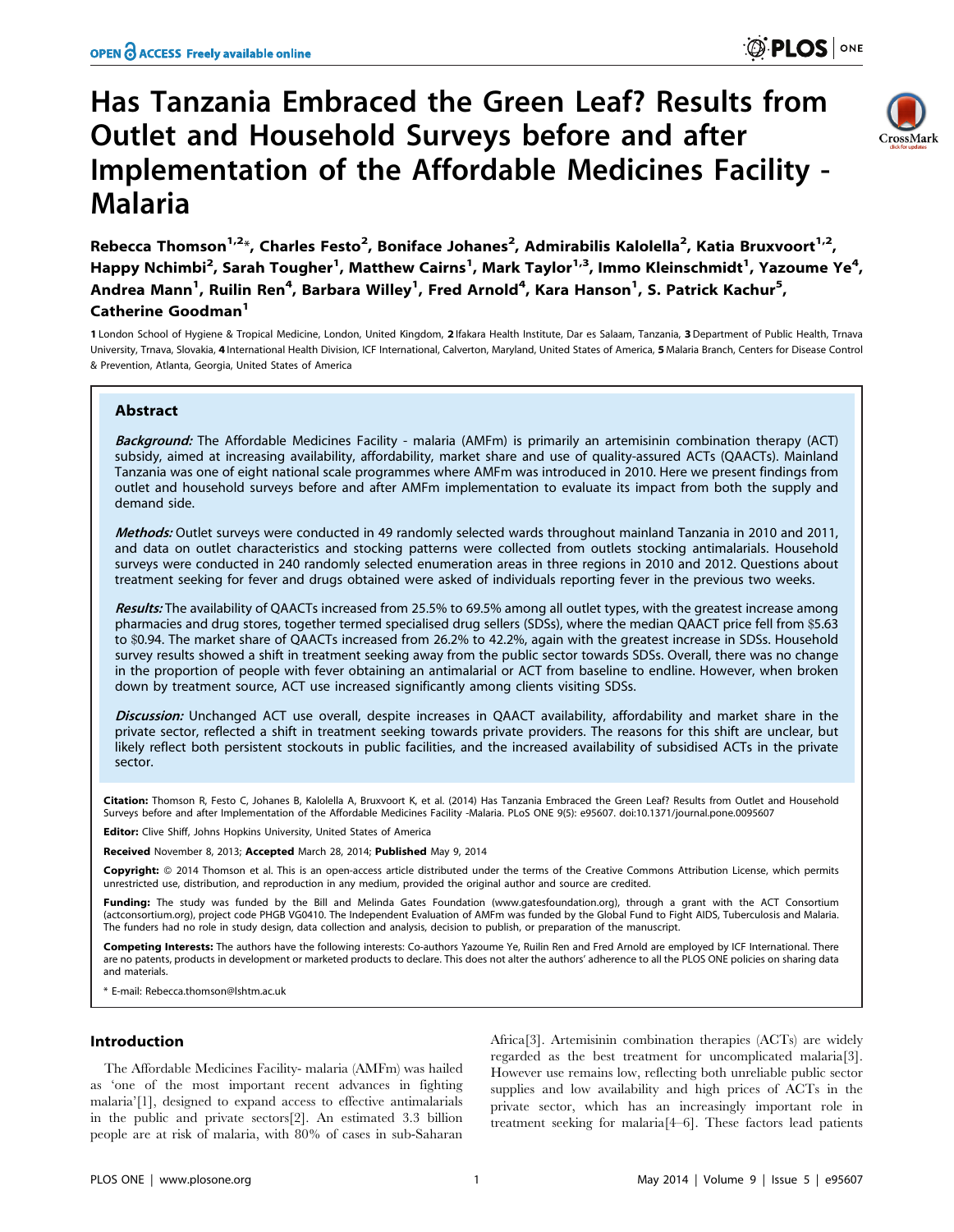to use older, less effective antimalarials such as sulfadoxinepyrimethamine (SP) and amodiaquine[4]. There is also concern about the use of oral artemisinin monotherapies, which may contribute to the development of artemisinin resistance[7].

The AMFm, an ACT subsidy mechanism, was set up by the Global Fund to Fight AIDS, Tuberculosis and Malaria to address some of these barriers to ACT access. AMFm was launched in 2010 as eight national scale programmes in seven countries, comprising Ghana, Kenya, Madagascar, Niger, Nigeria, Tanzania and Uganda (mainland Tanzania and Zanzibar were considered as separate pilots). AMFm aimed to increase availability, market share and use of quality-assured ACTs (QAACTs) while reducing prices, thereby increasing coverage[8]. This was also intended to result in 'crowding out' of other antimalarials from the market.

AMFm consisted of three main elements: negotiations with QAACT manufacturers to reduce prices; a copayment made by the Global Fund to these manufacturers for every purchase made, representing 80–99% of the factory gate price; and supporting interventions to increase ACT awareness and appropriate use[9]. AMFm could operate through the public, private for-profit and private not-for-profit sectors. Eligible importers, termed first line buyers, placed orders with approved manufacturers. Orders were then forwarded to the Global Fund AMFm Secretariat for approval. All copaid QAACTs had a green leaf logo on the packaging for identification as a subsidised good quality antimalarial (Figure 1).

Despite these bold aims, AMFm has remained controversial, with concerns that the reduced price would still present access barriers for the very poor, that the subsidy would not be transmitted to the retail level and therefore not benefit the intended recipients, and that low levels of diagnostic coverage would lead to poor targeting and overtreatment of parasite negative individuals[10–12].



Figure 1. Green leaf logo. doi:10.1371/journal.pone.0095607.g001

# Malaria treatment in mainland Tanzania

In Tanzania, about 90% of the population is at risk of malaria[13]. The Tanzanian government introduced the ACT artemether-lumefantrine (ALu) to replace SP as the first line drug for treatment of uncomplicated malaria in 2006, with quinine as second line treatment. According to national guidelines, ACTs are provided free at public facilities for under fives, pregnant women, the elderly and those who cannot afford to pay[14], although these exemptions are sometimes not fully implemented[15]. Oral artemisinin monotherapies have been banned since 2008, while non-oral artemisinin monotherapies are allowed for treatment of severe disease. ACTs are designated as prescription only medicines (POMs), while SP is over the counter (OTC). Pharmacies are allowed to stock POMs, while Duka la Dawa Baridi (DLDB, meaning 'drug store' in Kiswahili) are only allowed to stock OTC drugs. Since 2006, Tanzania has been in the process of upgrading DLDBs to Accredited Drug Dispensing Outlets (ADDOs), where dispensers undergo a 35 day training course and are allowed to dispense a limited range of POMs including ALu and quinine[16]. A few general stores and kiosks also stock antimalarials, although this is not permitted.

Diagnosis of fever cases in public health facilities was mainly based on symptoms alone until the Government changed the guidelines in 2010 to require parasitological confirmation for treatment of malaria. Malaria rapid diagnostic tests (mRDTs) were rolled out in public health facilities in Tanzania between 2010 and 2012[17,18]. Drug retailers are not allowed to stock mRDTs.

### AMFm implementation

The AMFm grant agreement between the Global Fund and the Tanzanian government was signed in August 2010. By December 2011 ten private sector first line buyers were registered in mainland Tanzania, of which five had placed orders with manufacturers[19]. The first copaid drugs for the private forprofit sector arrived in October 2010. By the end of 2011, about 8 million ACT packs had arrived in country for this sector and by the end of 2012 an additional 16.6 million doses had been delivered. A maximum recommended retail price (RRP) of 1,000 Tanzanian Shillings (TSh) (\$0.64) was set for an adult dose in private for-profit outlets[9].

The Medical Stores Department was registered as the first line buyer for the public sector. Public sector orders and deliveries were delayed, and only started arriving in July 2011. By December of that year 4.9 million doses had been delivered to the public sector, and by the end of 2012 a further 4.9 million doses. Additional public sector supplies were provided by the US President's Malaria Initiative, which donated 6.5 million ACT doses in 2011 and 4.7 million doses in 2012. Despite these additional supplies, high stockout levels in public health facilities were reported during AMFm implementation, although these were similar to stockout levels prior to AMFm[19].

AMFm supporting interventions began in January 2011 in mainland Tanzania, and included use of national level mass media and community level communications, to raise awareness of the copaid drugs, the RRP and the green leaf logo. The mass media campaign began after the national launch in April 2011, and included TV and radio adverts and printed material. Community level communications, including mobile video units, road shows, clinic shows and school activities were implemented through community health workers and community based organisations, and restricted to two districts per region due to budget constraints.

Training was the other major supporting intervention implemented in mainland Tanzania, focusing on the continued upgrading of drug stores to ADDOs. Upgrading had been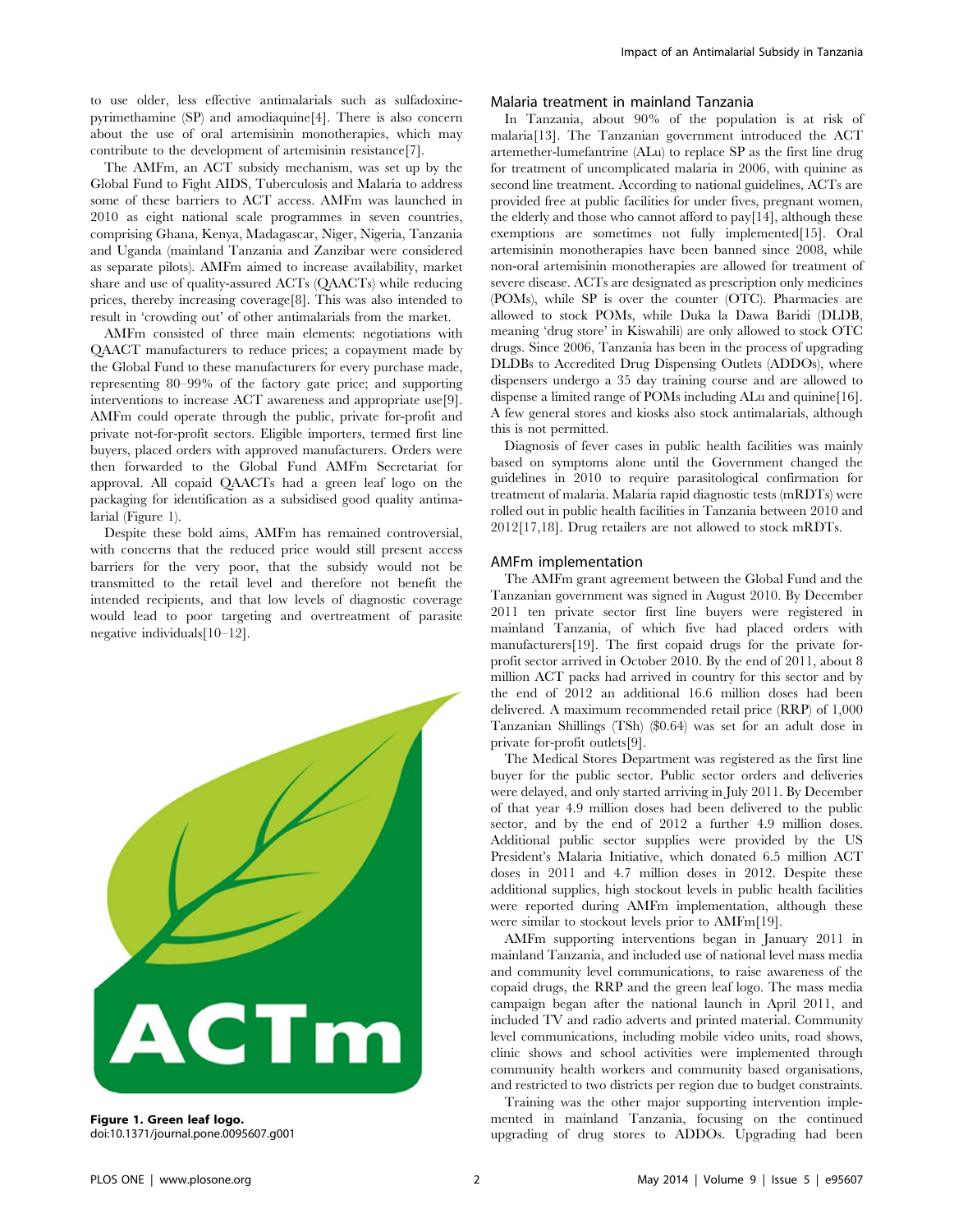occurring region by region since 2006. Prior to AMFm implementation, ADDOs had been introduced in eight of Tanzania's then 21 regions. Tanzania had 21 regions at the time of the study, though this has subsequently been increased to 25. An additional six regions were covered by the end of 2011, and a further six by the end of 2012, with progress slower than planned due to delays in disbursements from the Global Fund. In addition, a one day re-training programme covering malaria, Integrated Management of Childhood Illness and family planning was implemented in ADDOs in two regions in August to September 2011. Other smaller scale supporting interventions comprised strengthening of pharmacovigilance and monitoring and evaluation activities.

This paper explores the impact of AMFm from both the supply and demand sides, specifically assessing changes between baseline and endline (pre and post AMFm implementation) in the following five areas:

- Availability of QAACTs
- Price of OAACTs
- Market share of QAACTs
- Choice of provider for treatment of fever
- ACT use

Supply side data are drawn from outlet surveys conducted in 2010 and 2011 in all regions of mainland Tanzania as part of the multi-country Independent Evaluation of AMFm[19]. Demand side data are drawn from household surveys conducted in 2010 and 2012 in three regions of Tanzania with varying malaria transmission (Mwanza, Mbeya and Mtwara), as part of the IMPACT2 project [\(www.actconsortium.org/IMPACT2](www.actconsortium.org/IMPACT2)).

# Methods

The study had a non-experimental, before and after design. As AMFm was implemented nationally there were no comparison areas.

Outlet surveys were conducted using methods adapted from the ACTwatch project[20]. Baseline outlet survey data collection took place from September to November 2010, and endline data collection from October 2011 to January 2012. 49 wards were randomly selected at baseline and endline, respectively, with probability proportional to population size, stratified by urban/ rural location. One ward had to be dropped at baseline so data from 48 wards was analysed. Wards were designated as urban or rural using National Bureau of Statistics Census classifications, with mixed wards classified as urban if more than 70% of the ward was classified as urban. In each selected ward, every outlet with the potential to sell antimalarials was visited, including public and private health facilities, pharmacies, ADDOs, drug stores, general stores, kiosks and community health workers. Outlets were identified using official lists from district and national authorities, by consulting with district pharmacists and other local leaders, and by driving or walking down every street within a ward to locate all outlets. In large wards with a population over 30,000 people, wards were segmented, and one or more segments of the ward were randomly selected for the survey. As pharmacies were relatively rare but thought to be a major source of treatment, they were oversampled, whereby all pharmacies in the district in which the selected ward was located were visited.

The sample size was calculated to detect a 20 percentage point change in outlets stocking a QAACT between baseline and endline, in urban and rural domains, with 80% power, 5% significance and at baseline assumed a design effect of 4 and 40%

availability of QAACTs. Using these criteria, 305 outlets which stocked antimalarials were required in both urban and rural domains at baseline and endline. Estimates of the average numbers of outlets per ward were used to estimate the number of wards required to reach this number of outlets: 9 urban and 39 rural at baseline. This was then adjusted at endline to 20 urban and 29 rural wards, reflecting baseline estimates of availability and the higher degree of clustering observed at baseline in urban areas.

Screening criteria were used to identify outlets with an antimalarial in stock at the time of visit or within the previous three months. Following verbal consent, a questionnaire was conducted with the most senior staff member present, in Kiswahili, with data collected using Personal Digital Assistants (PDAs). Questions about outlet characteristics were asked, and details about every antimalarial in stock at the time of visit were recorded, as well as the volumes of each product sold in the past seven days.

Antimalarials were classified as quality-assured ACTs (QAACTs), non-quality-assured ACTs, artemisinin monotherapies (broken down by oral and non-oral forms), or non-artemisinin therapies such as SP, chloroquine, mefloquine and amodiaquine. QAACTs are ACTs that comply with the Global Fund's quality assurance policy[21]. Price and market share data were calculated using Adult Equivalent Treatment Doses (AETDs), the amount of a drug needed to completely treat a 60 kg adult[22]. For example, to calculate the price per AETD of a paediatric package of ALu with 6 standard tablets (20 mg artemether and 120 mg lumefantrine), the price would be multiplied by 4 to calculate what it would cost for an adult equivalent dose of 24 tablets.

The household surveys took place in Mwanza, Mbeya and Mtwara regions, which have varying malaria transmission and epidemiology. Baseline household data collection took place from June to October 2010, and endline from May to September 2012. Mwanza is located next to Lake Victoria, Mtwara is in the south on the coast, and Mbeya is located in the southern highlands. In 2011–2012 malaria prevalence among children aged 6–59 months was 18.6% in Mwanza, 17.4% in Mtwara and 0.5% in Mbeya[23]. Based on the national distribution of socio-economic status, Mbeya had the lowest percentage of people living in the lowest wealth quintile of the three regions, at 7.7%, compared to 20.8% in Mwanza and 35.5% in Mtwara [24]. mRDT roll out in public facilities took place in all three regions between the baseline and endline household surveys, in early 2011 in Mwanza and Mbeya, and in mid-2012 in Mtwara. The ADDO programme had been implemented in Mbeya and Mtwara regions by baseline, and was implemented in Mwanza region after endline household data collection.

In each region, 80 enumeration areas (EAs) were randomly selected using probability proportional to population size. In selected EAs, every household was visited and mapped using Global Positioning System. After obtaining a list of all the households within an EA, 32 households were randomly selected while in the field, 24 to be visited first, and the remaining eight to be included sequentially as replacements if any of the initial 24 households were unavailable or refused to be interviewed. At baseline, the maximum number of households visited per enumeration area was 32 in Mwanza, and 24 in Mbeya and Mtwara. At endline the maximum was 24 in all regions. The sample size was calculated to detect a 10 percentage point increase in children under five with a febrile illness who obtained ACT within 24 hours of fever onset. With 80% power, 5% significance and an assumed design effect of two, 480 children under five with fever were required in each region.

The questionnaire was translated into Kiswahili, and data were collected using PDAs. Questions on household demographics were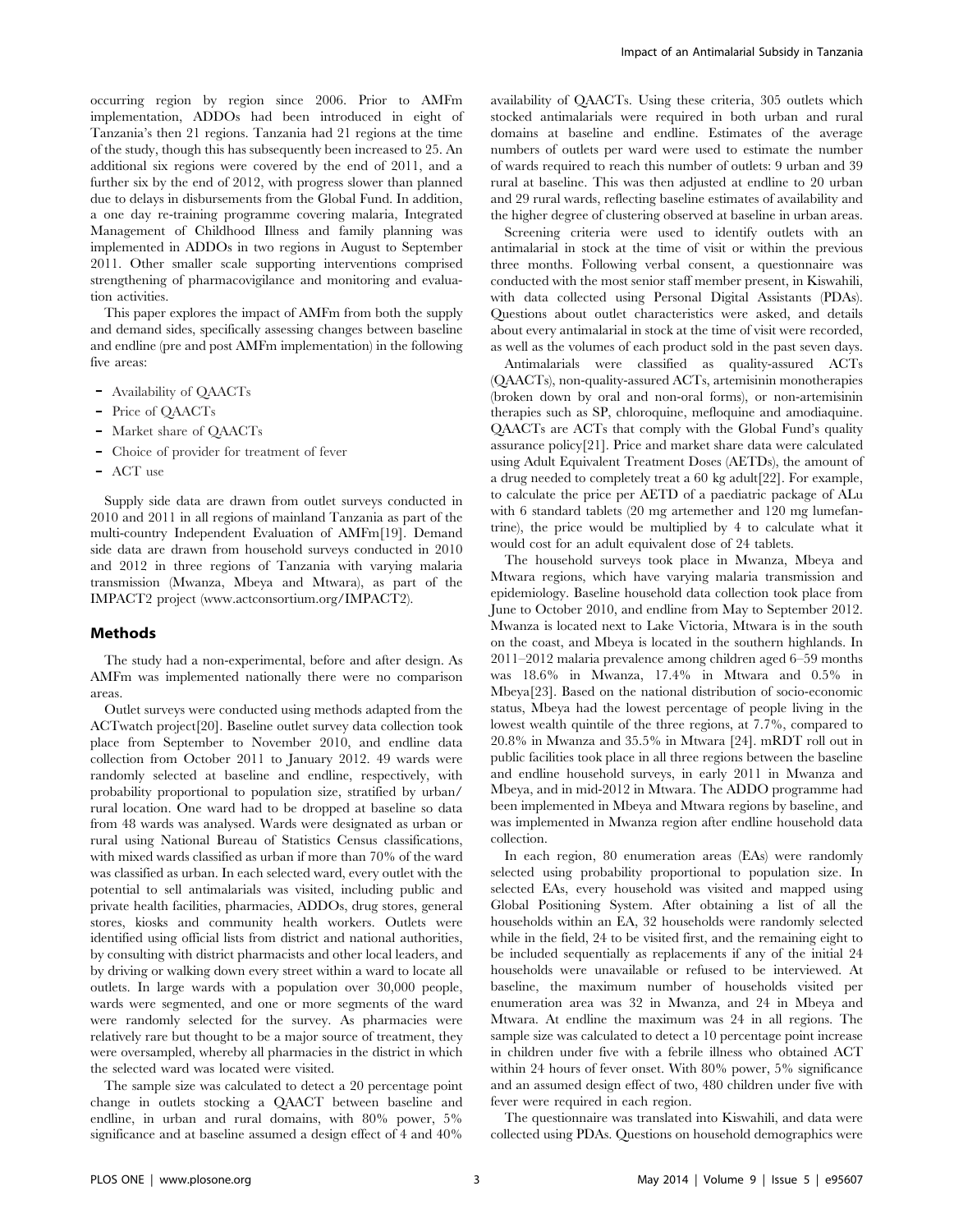asked of the household head, and questions on history of fever were asked of all household members. All members who reported fever in the 14 days prior to interview were asked about treatment sought and drugs and blood tests obtained. The guardian was interviewed on behalf of children below 12 years old. In addition, a finger prick blood sample was taken from all consenting members, from which an mRDT was performed (ICT Diagnostics, Cape Town, South Africa). Written consent was obtained from everybody who was interviewed or had blood taken, or from their guardian.

Data analysis for the outlet and household surveys was performed using Stata version 11 (College Station, Texas). Stata survey procedures were used to account for the survey design and stratification. Changes in availability and use were assessed using the design based F-test. R version 2.14.2 was used in outlet survey analysis for obtaining p-values for the change in retail prices using the Wilcoxon Rank Sum test. 2011 and 2012 prices were converted to 2010 prices using the Tanzania consumer price index. Prices were converted to US dollars using the average interbank rate for 2010. Socio-economic status quintiles were calculated using principal components analysis, based on the first principal component, and using standard Demographic and Health Survey variables[24].

In addition, key informant interviews were conducted at national, regional and district level to capture information on the process of AMFm implementation and relevant contextual factors[19]. Interviewees were drawn from government bodies such as the National Malaria Control Programme and the Tanzania Food and Drug Authority, non-governmental organisations such as the Clinton Health Access Initiative, organisations implementing supporting interventions, as well as regional and district medical officers and other local staff. We draw on the information gathered to inform the Discussion section of this paper.

Ethical approval was obtained from the Institutional Review Board of Ifakara Health Institute and the London School of Hygiene and Tropical Medicine Research Ethics Committee for both the outlet and household surveys, including collection of blood samples during the household survey, and also from the Institutional Review Board of ICF International for the outlet survey. The investigator from the US Centers for Disease Control and Prevention provided technical assistance for the household survey but was not actively engaged in data collection for either survey.

# Results

### Antimalarial availability, price and market share

Of all outlets visited, 709 met the screening criteria at baseline and 799 at endline (Table 1). 93.0% and 99.9% of outlets that met the screening criteria were interviewed at baseline and endline respectively.

Outlets were classified as: public health facilities (dispensaries, health centres and hospitals); private health facilities (for-profit and not-for-profit dispensaries, clinics and hospitals); specialised drug sellers (SDSs) (pharmacies and drug stores, including DLDB and ADDOs); and general retailers (general stores and kiosks). Private not-for-profit and private-for-profit health facilities were pooled due to low numbers obtained. Only one community health worker stocked an antimalarial at baseline and none at endline, so results for this subgroup are not presented separately but are included in total estimates.

In total, 15.8% and 14.0% of outlets visited stocked an antimalarial at baseline and endline, respectively  $(p = 0.31)$ .

Antimalarial availability was over 80% at baseline and endline in public health facilities, private health facilities and SDSs, while general retailers had the lowest availability of 4.3% at baseline and 0.9% at endline  $(p = 0.024)$  Of outlets stocking antimalarials, the percentage with at least one staff member with a health related qualification was above 98% in public and private health facilities at both baseline and endline, and increased from 89.7% to 97.1% in SDSs ( $p = 0.002$ ).

Availability of QAACTs. Availability of specific antimalarial categories was calculated out of outlets stocking any antimalarials. QAACT availability increased from 25.5% among all outlets at baseline to  $69.5\%$  at endline ( $p<0.001$ ) (Figure 2). This was mainly due to the substantial increase in SDSs, where availability increased from 12.8% to 69.6% ( $p<0.001$ ). Availability in general retailers increased from  $4.3\%$  to  $20.6\%$  (p $\leq 0.001$ ). No change was seen in QAACT availability in public health facilities, which was 80.1% at baseline and 81.4% at endline ( $p = 0.86$ ). A decrease in the availability of non-artemisinin therapies in public health facilities led to a small but significant decrease overall (98.4% to 94.8%,  $p = 0.020$ . There was a small increase in availability of non-quality-assured ACTs (14.2% to  $25.3$ %, p = 0.046), which was not significant in any one outlet type. The first line drug ALu accounted for 94.8% of QAACTs and 4.7% of non-qualityassured ACTs found in stock at baseline, and 94.4% of QAACTs and 9.0% of non-quality-assured ACTs at endline.

Price of QAACTs. The median price of QAACTs was zero in public and private facilities as they were supposed to be provided free in all public and most private not-for-profit facilities. Median price data for SDSs are shown in Table 2, for tablets only to enhance comparability across antimalarial types as QAACTs are only available in tablet form. The median price of QAACT tablets in SDSs fell from \$5.63 to \$0.94 ( $p<0.001$ ). Nonartemisinin therapy tablets had a median price in SDSs below \$1 at baseline and endline, and at endline the median price of QAACT tablets was equal to that of non-artemisinin therapy tablets. The median price of non-quality-assured ACT tablets also decreased in SDSs from \$7.92 to \$6.87 ( $p = 0.025$ ) though the magnitude of the decrease was not as great as that for QAACTs.

Market share of QAACTs. The market share of QAACTs as a percentage of all reported antimalarial sales increased from 26.2% to 42.2% among all outlet types combined  $(p=0.033)$ (Figure 3), with a particularly large increase in SDSs from 2.2% to 34.0% ( $p<0.001$ ). No significant changes were seen in QAACT market share in public or private health facilities. The market share of non-quality-assured ACTs did not change significantly and the market share of artemisinin monotherapies was minimal, below 1.0% in all outlet types at baseline and endline. Therefore the increased QAACT market share was at the expense of nonartemisinin therapies, for which the market share decreased by 13 percentage points among all outlet types combined.

Urban/rural variation in availability, price and market share. When broken down by urban and rural areas, large increases were seen in QAACT availability in both urban and rural areas overall, and especially in SDSs (Annex S1). At baseline, there was higher availability of QAACTs in urban SDSs than rural  $SDSs$  ( $p = 0.028$ ), but at endline there was no significant difference between the areas. Decreases in median QAACT prices were seen in both urban and rural areas, although greater reductions were seen in urban areas as there were few QAACTs in rural areas at baseline and the majority of these were very inexpensive (Annex S2). The increase in QAACT market share was almost completely due to changes in rural areas, where market share increased by 25.4 percentage points, compared with 1.8 percentage points in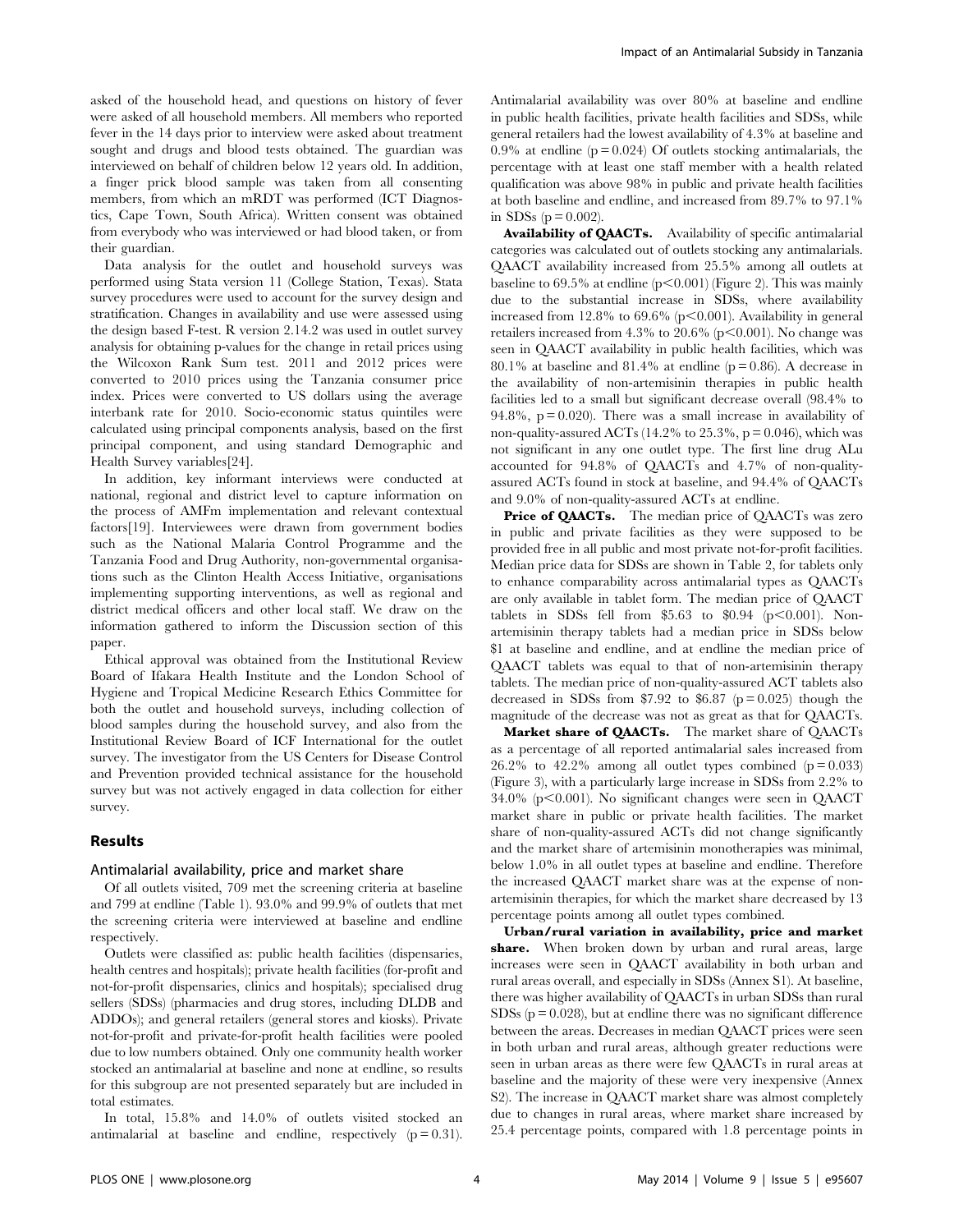Table 1. Description of outlet survey sample at baseline and endline.

|                                           | <b>Baseline</b>             |                           |                                                   |                              |                                                                  |                                              |
|-------------------------------------------|-----------------------------|---------------------------|---------------------------------------------------|------------------------------|------------------------------------------------------------------|----------------------------------------------|
|                                           | <b>Number</b><br>enumerated | <b>Number</b><br>screened | <b>Number which</b><br>met screening<br>criteria* | <b>Number</b><br>interviewed | <b>Number with</b><br>antimalarials in stock<br>at time of visit | <b>Number of</b><br>antimalarials<br>audited |
| Public Health<br><b>Facilities</b>        | 76                          | 72                        | 70                                                | 64                           | 61                                                               | 232                                          |
| Private Health<br><b>Facilities</b>       | 40                          | 40                        | 35                                                | 34                           | 33                                                               | 191                                          |
| Specialised Drug<br><b>Sellers</b>        | 545                         | 524                       | 502                                               | 467                          | 463                                                              | 5,020                                        |
| <b>General Retailers</b>                  | 2,484                       | 2,478                     | 199                                               | 92                           | 72                                                               | 90                                           |
| Community Health<br>Workers               | 5                           | 5                         | $\overline{2}$                                    | $\overline{2}$               | $\mathbf{1}$                                                     | 3                                            |
| <b>Total</b>                              | 3,150                       | 3,119                     | 709                                               | 659                          | 630                                                              | 5,536                                        |
|                                           | Endline                     |                           |                                                   |                              |                                                                  |                                              |
| <b>Public Health</b><br><b>Facilities</b> | 62                          | 59                        | 59                                                | 59                           | 55                                                               | 244                                          |
| Private Health<br>Facilities              | 37                          | 34                        | 32                                                | 32                           | 32                                                               | 275                                          |
| <b>Specialised Drug</b><br><b>Sellers</b> | 743                         | 687                       | 684                                               | 684                          | 683                                                              | 9,132                                        |
| <b>General Retailers</b>                  | 2,936                       | 2,921                     | 24                                                | 23                           | 17                                                               | 40                                           |
| <b>Community Health</b><br>Workers        | $\overline{1}$              | $\mathbf{1}$              | $\mathbf 0$                                       | 0                            | $\mathbf 0$                                                      | $\Omega$                                     |
| <b>Total</b>                              | 3,779                       | 3,702                     | 799                                               | 798                          | 787                                                              | 9,691                                        |

\*An outlet met the screening criteria if there was an antimalarial in stock at the time of visit or within the previous three months.

Source: Outlet surveys in 2010 and 2011.

doi:10.1371/journal.pone.0095607.t001

urban areas (Annex S3). However, significant increases were seen in market share in SDSs in both urban and rural areas.

### Treatment sought and obtained for malaria

5,423 and 5,511 households were interviewed at baseline and endline, respectively, involving 20,874 and 20,102 full interviews of household members or their guardian (Table 3). Over four fifths of household heads worked in agriculture, and about half had completed primary school. Overall parasite prevalence among all age groups according to study mRDT results was 17.5% at baseline and  $12.0\%$  at endline (p $\leq 0.001$ ).

Choice of provider for treatment of fever. Overall 69.5% of people with fever sought care at baseline and 73.6% at endline  $(p = 0.074)$ , with seeking care defined to include care sought outside the home and drugs obtained from home/a neighbour. Only 3.8% of people with fever at baseline and 2.7% at endline sought care in more than one place.

There was a marked shift from baseline to endline away from public health facilities and general retailers and towards SDSs overall and in each age group, with an increase from 41.3% to 54.1% in people visiting SDSs  $(p<0.001)$  and a decrease from 25.3% to 16.8% in people visiting a public health facility ( $p<$ 0.001) as the first source of care overall (Figure 4). The change in use of SDSs and public health facilities was considerable in both age groups, with the increase in SDS use being highest among under fives, from  $28.6\%$  to  $48.3\%$  (p $\leq 0.001$ ).

ACT use. Overall the percentage of people with fever who obtained an antimalarial was 40.6% at baseline and 35.9% at endline  $(p = 0.070)$ , and did not change to an important degree in either age group (Figure 5a). The percentage of people with fever

who obtained an ACT was 20.7% at both baseline and endline  $(p = 1.00)$ . There was weak evidence for an increase in the percentage of people who obtained an ACT, out of those who obtained an antimalarial between baseline (51.0%) and endline  $(57.7%)$  ( $p = 0.077$ ), corresponding with the slight fall in all people with a febrile illness getting an antimalarial and no change in those getting an ACT.

Other marked changes were seen in these three core household indicators when broken down by where the patient sought care. Figure 5b shows the data separately for visits to public health facilities and SDSs, the two sources where the majority of people sought care. In public health facilities the percentage of people obtaining an ACT decreased from 57.4% to 46.1% ( $p = 0.035$ ), but there were no marked differences in the percentage of people obtaining an antimalarial, or an ACT out of those obtaining an antimalarial. The percentage of people visiting SDSs obtaining an antimalarial decreased from  $60.5\%$  to  $51.0\%$  (p = 0.026), while the proportion obtaining an ACT increased from 18.5% to 26.9% in these outlets  $(p = 0.015)$ . The percentage obtaining an ACT out of those who obtained an antimalarial increased from 30.6% to  $52.7\%$  in SDSs (p $\leq$ 0.001). When broken down by socio-economic status there was no substantial changes in any of the three use indicators in any quintile (Figure 6).

Use of diagnostic tests. The percentage of people obtaining a blood test was 17.6% at baseline and 21.4% at endline overall  $(p = 0.78)$ , with no major change in any age group. In public health facilities the percentage of people who obtained a blood test increased from  $28.7\%$  to  $46.6\%$  (p $\leq 0.001$ ), while in SDSs there was weak evidence of a decrease  $(4.1\%$  to  $2.1\%, p = 0.061)$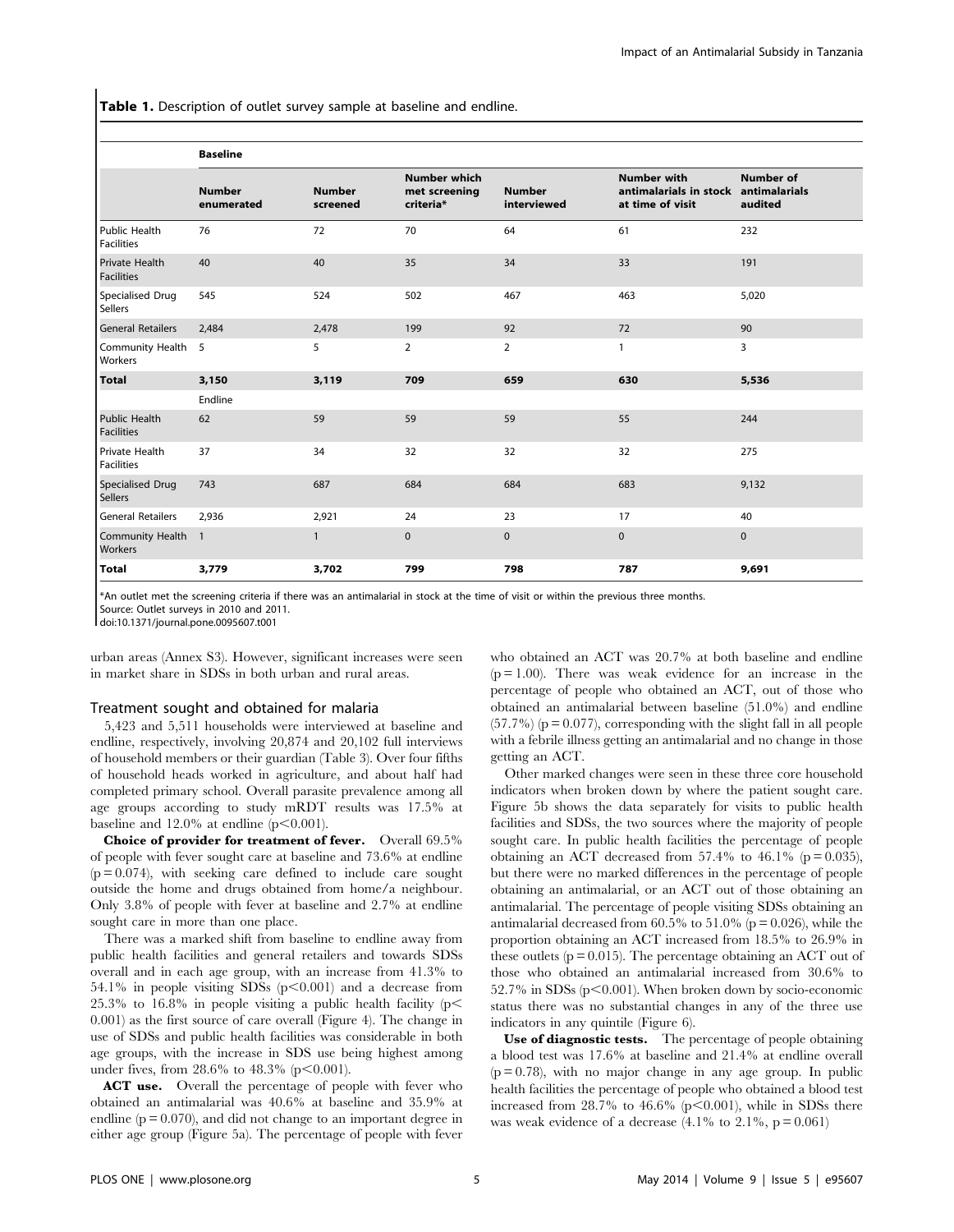



#### b. Non-quality-assured ACTs







Figure 2. Of all outlets stocking antimalarials, percentage stocking (a) quality-assured ACTs, (b) non-quality-assured ACTs, (c) artemisinin monotherapies, and (d) non-artemisinin therapies, by outlet type at baseline and endline.  $*$  denotes p $<$ 0.05 for change over time Error bars denote 95% confidence intervals HFs: Health facilities Source: Outlet surveys in 2010 and 2011. doi:10.1371/journal.pone.0095607.g002

Price paid for ACTs. Households were also asked about the price they had paid for antimalarials. The median price paid for ALu tablets from SDSs at baseline was \$1.41 (interquartile range

(IQR) \$0.85 to \$1.88) per AETD, and at endline was \$1.29 (IQR \$0.86 to \$2.15). At endline, the median price of ALu with the green leaf logo from SDSs was \$1.08 (IQR \$0.81 to \$2.15) and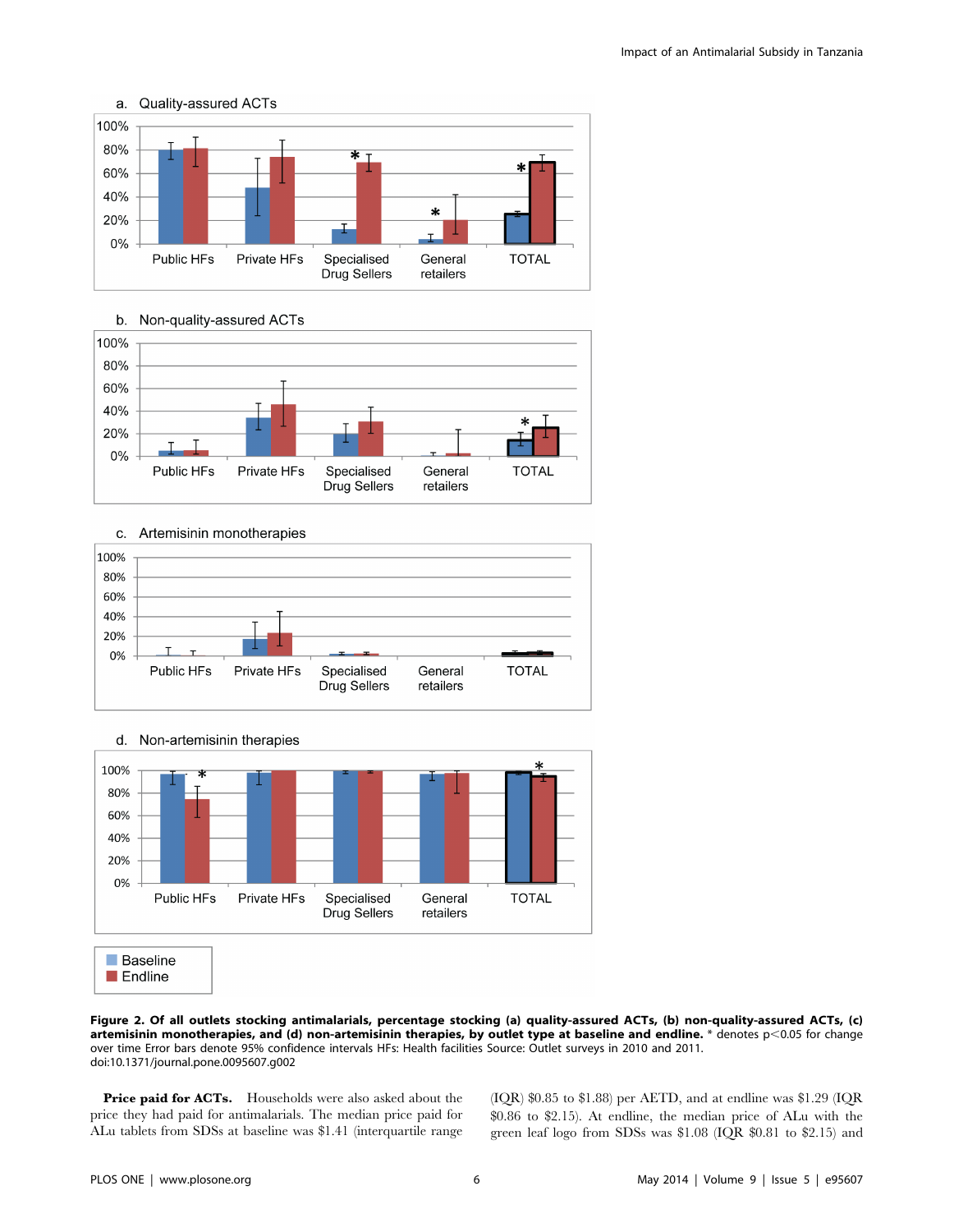Table 2. Median retail price per Adult Equivalent Treatment Dose of antimalarial drugs in tablet form in specialised drug sellers at baseline and endline (2010 USD).

|                                 | <b>Baseline</b> |                    | <b>Endline</b> |                     |  |
|---------------------------------|-----------------|--------------------|----------------|---------------------|--|
|                                 | N               | Median price [IQR] | N              | Median price [IQR]  |  |
| <b>Quality-assured ACTs</b>     | 277             | 5.63 [1.70-8.45]   | 1,795          | $0.94$ [0.62-1.25]* |  |
| <b>Non-quality-assured ACTs</b> | 1,130           | 7.92 [5.99-13.52]  | 1,781          | $6.87$ [3.75-12.96] |  |
| Non-artemisinin therapies       | .960            | $0.85$ [0.63-1.27] | 2,719          | $0.94$ [0.63-1.25]  |  |

IQR: Inter quartile range.

 $*$ denotes p<0.05 for change over time using Wilcoxon rank sum test.

Artemisinin monotherapies not presented due to low numbers obtained.

Source: Outlet surveys in 2010 and 2011.

doi:10.1371/journal.pone.0095607.t002

without the logo was \$1.29 (IQR \$1.08 to \$2.15). At baseline 68% of ACTs from public health facilities were reported to have been obtained for free and  $63\%$  at endline ( $p = 0.53$ ). Of drugs not obtained for free, the median cost was \$0.70 at baseline and \$1.08 at endline in this sector.

Regional and urban/rural variation in provider choice and ACT use. Somewhat different treatment seeking patterns were seen in rural and urban areas and across the three regions visited (Annex S4–S6). In rural areas and in Mbeya and Mtwara regions a shift away from public health facilities towards SDSs occurred, but in Mwanza and in urban areas this was not significant, reflecting the high usage of SDSs at baseline. The proportion of people with febrile illness who obtained an antimalarial decreased significantly in Mtwara, and in rural areas, while the proportion of people obtaining ACT and the proportion obtaining ACT out of those obtaining an antimalarial did not change to a substantial degree in any setting.

# **Discussion**

This paper has presented results from large scale baseline and endline outlet and household surveys to explore the impact of AMFm from both a supply and demand perspective. The paper demonstrates how very different inferences can be drawn from looking at each side of the market, and therefore the importance of a holistic approach to evaluation.



Figure 3. Market share by antimalarial category: percent distribution of antimalarial sales volumes by antimalarial category at baseline and endline. HFs: Health facilities \*denotes p<0.05 for change over time Source: Outlet surveys in 2010 and 2011. doi:10.1371/journal.pone.0095607.g003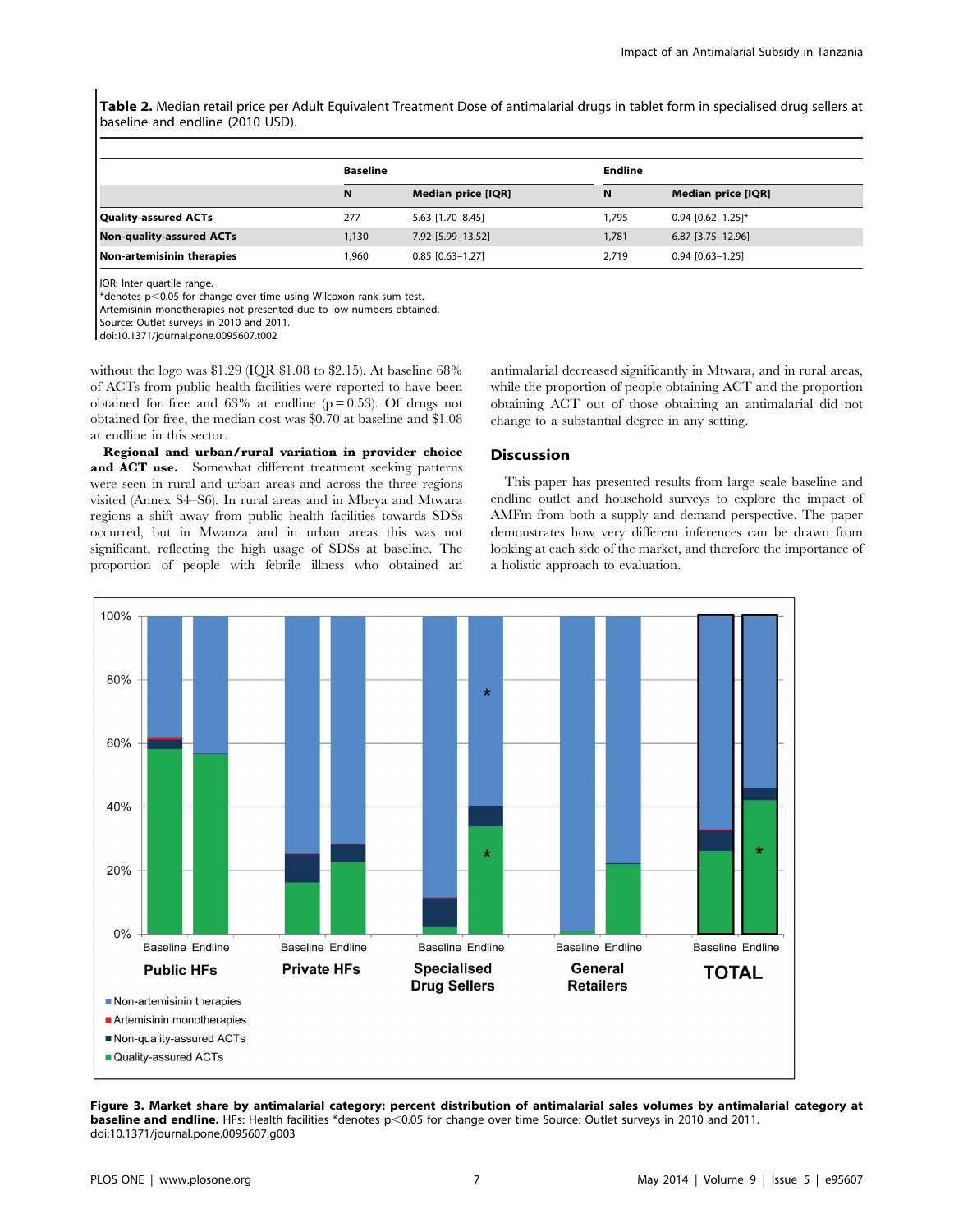Table 3. Description of household survey sample at baseline and endline.

|                                                  | <b>Baseline</b>  |                  |                  | <b>Endline</b>   |                   |        |  |
|--------------------------------------------------|------------------|------------------|------------------|------------------|-------------------|--------|--|
| <b>Description of households (HHs):</b>          |                  |                  |                  |                  |                   |        |  |
| HHs mapped                                       | 31,600           |                  |                  | 39,864           |                   |        |  |
| <b>HHs</b> selected                              |                  | 6,177            |                  |                  | 6,051             |        |  |
| HHs that participated                            | 5,423            |                  |                  | 5,511            |                   |        |  |
| <b>Description of household members:</b>         | Age group        |                  | Age group        |                  |                   |        |  |
|                                                  | $<$ 5            | $\geq$ 5         | Total            | $<$ 5            | $\geq$ 5          | Total  |  |
| HH members registered                            |                  |                  | 26,924           |                  |                   | 25,407 |  |
| HH members interviewed                           | 4,143            | 16,731           | 20,874           | 4,063            | 16,034            | 20,102 |  |
| Percentage interviewed who were male             | 49.1             | 41.3             | 42.9             | 49.6             | 41.5              | 43.2   |  |
| HH members with study mRDT results*              | 3.986            | 15,940           | 19,926           | 3,732            | 14,384            | 18,116 |  |
| Percentage parasite positive by study mRDT       | 15.9             | 17.8             | 17.5             | 11.7             | 12.1              | 12.0   |  |
| Socio-demographic characteristics of households: |                  |                  |                  |                  |                   |        |  |
| Occupation of household head:                    | % (95% CI)       |                  |                  | % (95% CI)       |                   |        |  |
| Agriculture                                      | 82.1 (77.9-85.7) |                  | 82.6 (79.1-85.6) |                  |                   |        |  |
| Unskilled manual labour                          | $4.4(3.2-6.0)$   |                  |                  | $3.7(2.9-4.8)$   |                   |        |  |
| Skilled manual labour                            |                  | $2.9(2.1-3.9)$   |                  |                  | $2.2(1.7-2.8)$    |        |  |
| Domestic service                                 |                  | $1.7(1.0-2.8)$   |                  |                  | $1.4(1.0-2.0)$    |        |  |
| Sales and services                               |                  | $5.7(4.3 - 7.8)$ |                  |                  | $5.9(4.4 - 7.8)$  |        |  |
| Clerical                                         |                  | $0.2$ (0.0-0.6)  |                  |                  | $0.0 (0.0 - 0.3)$ |        |  |
| Professional/technical/managerial                |                  | $3.0(0.2 - 3.8)$ |                  |                  | $4.2$ (3.1-5.7)   |        |  |
| <b>Education status of household head:</b>       |                  |                  |                  |                  |                   |        |  |
| None                                             | 26.0 (23.9-28.2) |                  |                  | 28.5 (26.4-30.7) |                   |        |  |
| Primary Incomplete                               |                  | 15.8 (14.5-17.2) |                  |                  | 15.4 (13.9–16.9)  |        |  |
| Completed Primary                                |                  | 51.9 (49.7-54.1) |                  |                  | 50.0 (48.0-52.1)  |        |  |
| Completed 4 years of secondary or higher         |                  | $6.3(4.9 - 8.0)$ |                  |                  | $6.1$ $(4.8-7.7)$ |        |  |

\*Malaria Rapid Diagnostic Test results not obtained due to people not consenting to the test, leaving before the test was conducted or unreadable results. Source: Household surveys in 2010 and 2012.

doi:10.1371/journal.pone.0095607.t003

Before discussing the results further it should be noted that the surveys had several limitations. They were both based on reported data from providers and community members, and therefore potentially subject to recall bias. In addition, outlet staff may have biased their answers to make them more socially desirable or due to fear of regulatory consequences. For example, they may have concealed certain POMs, including ACTs, if they were concerned that their outlet was not authorised to sell them, especially at baseline before ACTs were widely promoted in the private sector. In addition, they may have stated lower retail prices than they actually charge, especially at endline when the RRP was widely publicised. Similarly, in the household survey, respondents may have overstated their use of ACTs if they knew this was the 'correct' answer, or stated that they went to a public health facility instead of another source.

Another factor to consider is the different timings and geographical coverage of the surveys. The outlet surveys were conducted between September 2010 and January 2012, in all regions of mainland Tanzania, while the household surveys were conducted between June 2010 and September 2012, in three regions only. The endline outlet survey was conducted relatively early on during AMFm implementation: twelve months after subsidised drugs first arrived and five months after the communication campaigns commenced, while the household survey was conducted nine months later. It is unclear whether a longer time

period before endline would be associated with greater impact as the programme became more established, or less impact as the effect of initial training and communications waned.

Finally, the evaluation was based on a before and after study design. Lack of control areas means that it is challenging to assess what would have happened in the absence of AMFm and to what extent the changes seen are attributable to the programme. Below we draw on findings from key informant interviewers to address these issues where possible.

Key informants indicated that there were no major delays in obtaining copaid drugs by private sector buyers and the supply chain from manufacturer to buyers generally operated smoothly, after an initial slow start in early 2011. The outlet surveys showed that in the private sector QAACT availability and market share increased while retail price decreased after AMFm implementation, with the household surveys showing large improvements in ACT use among SDS customers. In these outlets, although the proportion of people getting an antimalarial decreased, those obtaining an ACT increased, resulting in a substantial increase in the proportion of people getting an ACT out of those getting an antimalarial. Key informants did not identify any other projects or contextual issues that could have been responsible for changes of this scale in the retail sector, implying that they were very likely due to AMFm.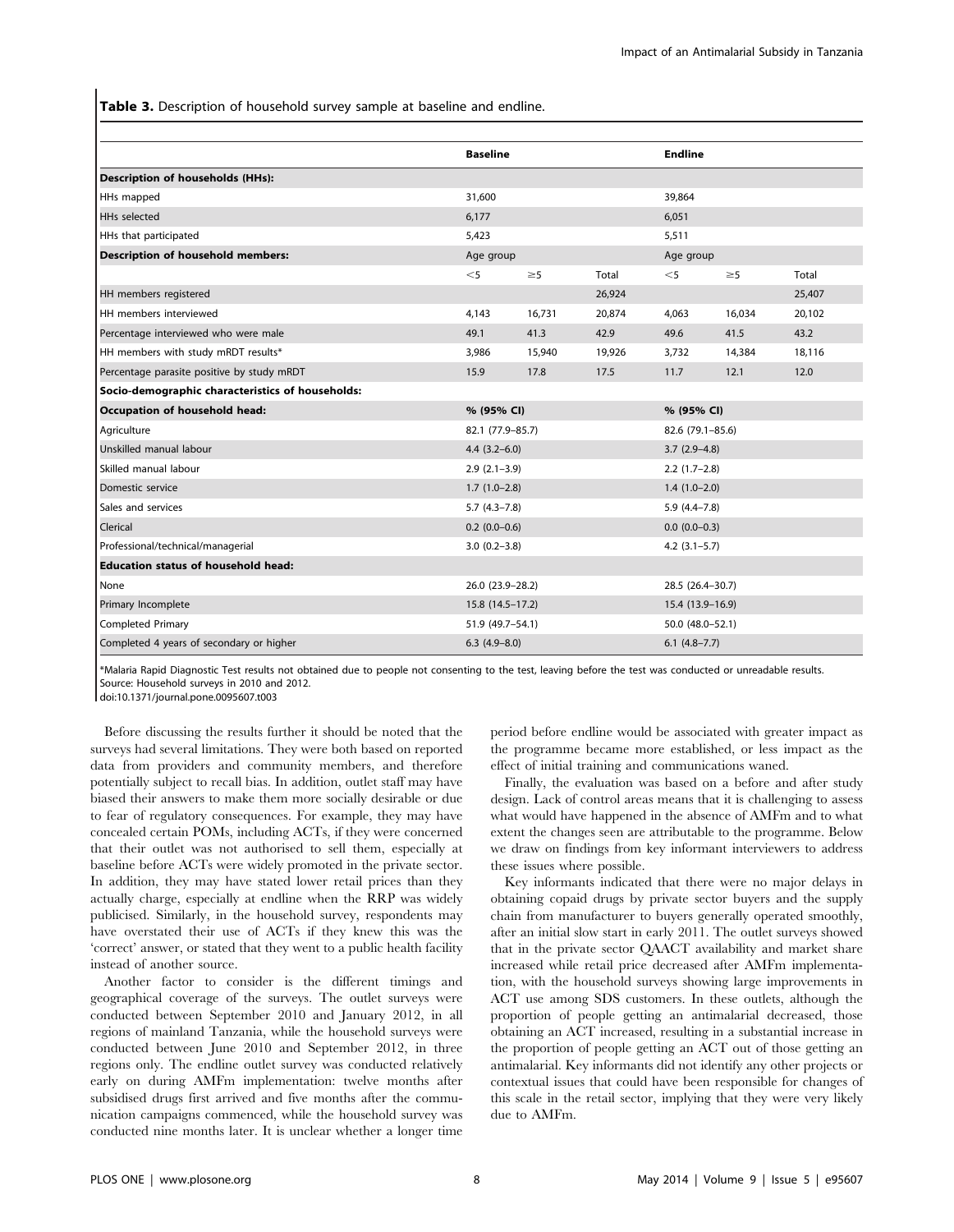

Figure 4. Choice of first provider for treatment of fever in the past two weeks by age group at baseline and endline.  $*$  denotes  $p<0.05$ for change over time \*\*Other includes seeking treatment from home, a neighbour or a traditional healer Source: Household surveys in 2010 and 2012. doi:10.1371/journal.pone.0095607.g004

By contrast, outlet survey data showed no significant change was seen in QAACT availability or market share in the public sector. Household survey data showed that the proportion of people obtaining an ACT at public facilities actually fell. This likely partly reflected the persistence of ACT stockouts in public facilities, and the significant increase in blood tests between baseline and endline due to mRDT roll out. Health facility surveys in the same three regions in 2010 and 2012 also reported a significant decrease in the percentage of people with fever obtaining ACTs from 39.9% to 21.3%, along with an increase in the percentage of people obtaining a blood test from 15.9% to 55.8%[18].

Key informants reported that the supply chain in this sector proved more problematic than that for the private sector, with severe delays in procuring and obtaining copaid drugs through AMFm channels. The 4.9 million doses of copaid QAACTs delivered by the end of 2011 were estimated to be only two to four months worth of supplies, and the extra doses donated by the US President's Malaria Initiative were still insufficient to prevent stockouts due to the low stock levels before AMFm, leading to similar QAACT availability in public health facilities at baseline and endline. These delays in receiving public sector copaid drugs were said to have been partly caused by delays in ordering due to the confusion over the new grant mechanisms, delays in approvals being granted, and delays in delivery owing to manufacturers' inability to meet the high global demand for drugs at the time.

Despite the improvements seen on the supply side in the private sector, household survey data showed that the overall proportion of people obtaining an ACT during a febrile illness had not changed, with only one fifth of patients obtaining an ACT before and after AMFm implementation. There are two possible explanations for this apparent paradox. First, while ACT use increased in the private sector, there was a reduction in the proportion of public sector patients obtaining ACT, reflecting increased use of mRDTs, as described above. Secondly, the proportion of people obtaining an ACT remained higher in the public sector than the private sector at endline, so the shift in treatment seeking towards the private sector therefore also had a negative effect on the overall proportion of people getting ACTs. These two effects therefore cancelled out the increase in ACT use in the private sector. To clarify further, at baseline, 25% of visits for fever/malaria treatment were to the public sector, of which 57% resulted in an ACT being obtained, compared to 41% and 19% respectively in SDSs; at endline 17% of visits were to the public sector and 46% of these obtained an ACT, while this was 54% and 27% respectively in SDSs. The result was that at baseline, of people with fever, 14% visited a public health facility and obtained an ACT, while 8% visited an SDS and obtained an ACT; at endline, 8% of people visited a public health facility and obtained an ACT, and 15% visited an SDS and obtained an ACT. Overall, the proportion of people who visited a public health facility or drug store and obtained an ACT therefore remained unchanged at 22%.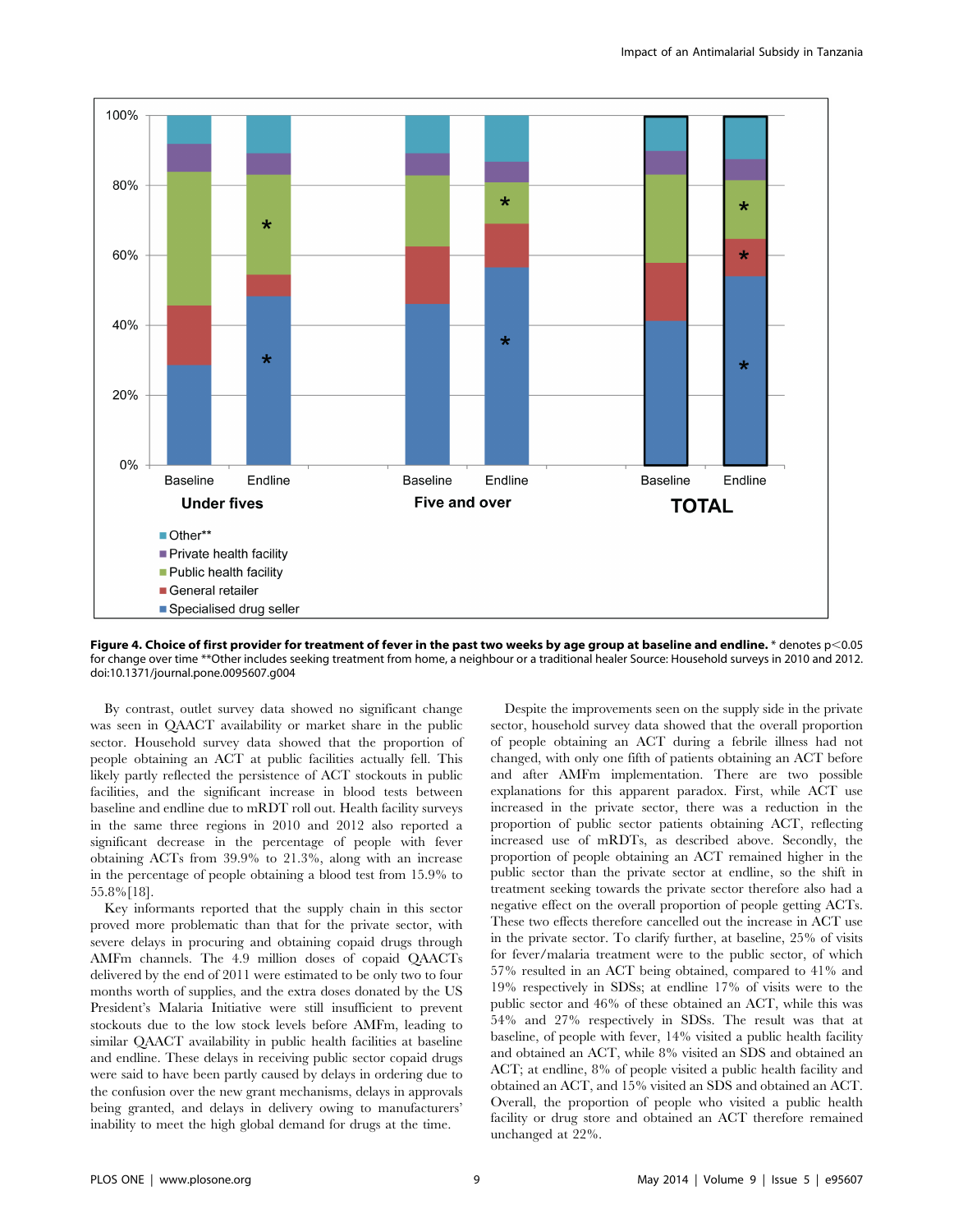





(b) Source of care

Figure 5. Percentage of people who reported fever in the past two weeks who obtained any antimalarial and an ACT at baseline and endline by (a) age in years, and (b) source of care. SDSs: Specialised Drug Sellers; Public HFs: Public health facilities \* denotes p<0.05 for change over time; Error bars denote 95% confidence intervals Source: Household surveys in 2010 and 2012. doi:10.1371/journal.pone.0095607.g005

The market share of QAACTs overall increased significantly while the use of ACTs did not change, which could be affected by certain factors such as the different timings and geographical areas of the outlet and household surveys. At baseline the QAACT market share could potentially have been underreported which would have resulted in an overestimate of the change in market share.

The observed shift in treatment seeking behaviour may have reflected a number of factors. Qualitative data collected as part of the IMPACT2 project indicated that community members were very aware of public sector drug stockouts, and as a result tended to bypass public facilities and seek treatment elsewhere[25].

Coupled with an increasingly abundant supply of good quality, affordable medicines in the retail sector due to AMFm this could have encouraged people to make the private sector their first source of care. A continuation of the ongoing general expansion of the private health sector over time could also have played a part, although the shift seen over one year is likely too large to be attributed to this trend alone. The upgrading of DLDB to ADDOs might also be expected to increase the number of outlets selling POMs and therefore ACTs, encouraging more people to use the private sector. However, the shift in treatment seeking was seen in both ADDO and non-ADDO regions, and DLDB were also known to widely stock POMs illegally.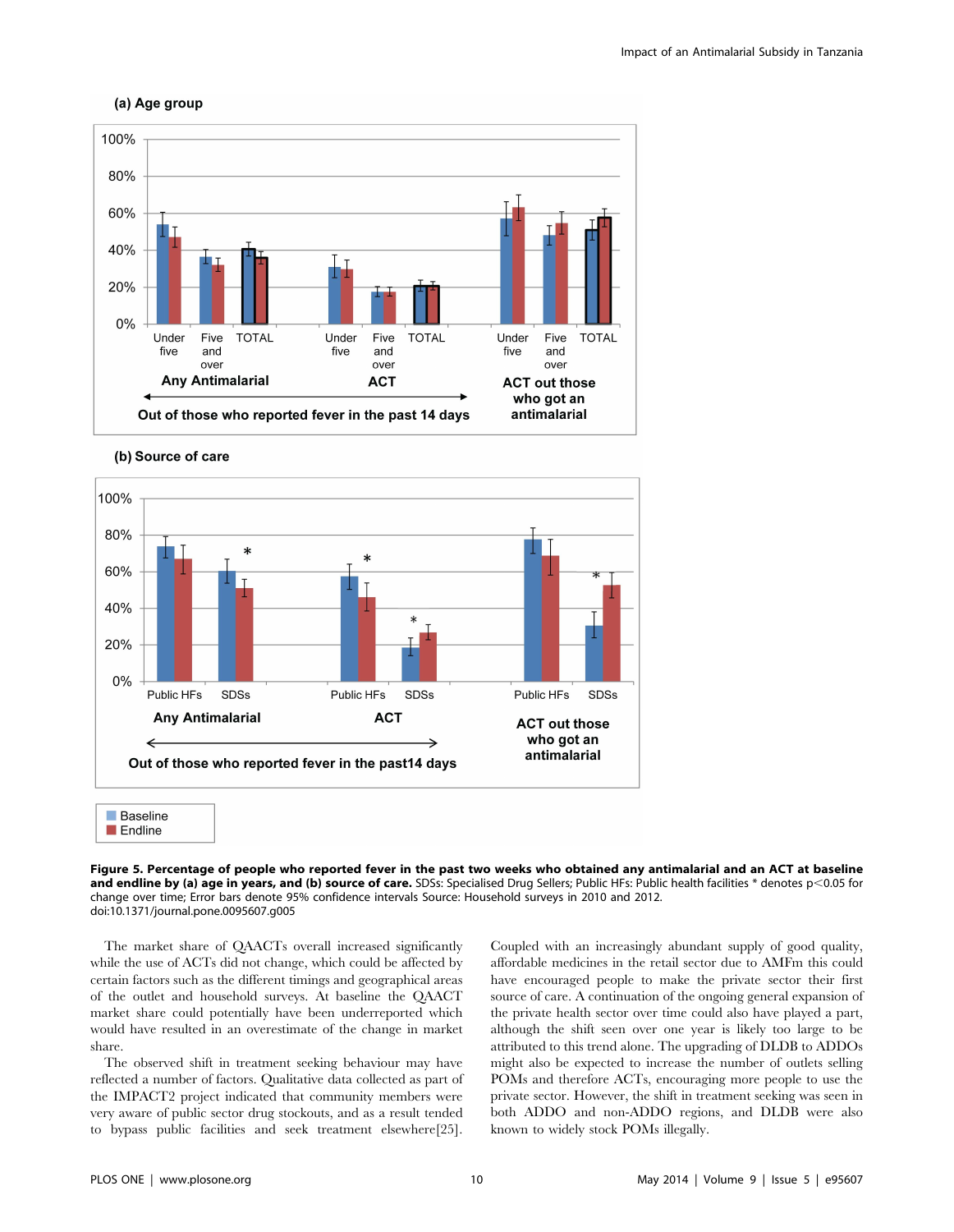





# c) ACT out of those who obtained an antimalarial



Figure 6: Treatment obtained for fever in the past two weeks by socio-economic status. \* denotes  $p<0.05$  for change over time Error bars denote 95% confidence intervals Source: Household surveys in 2010 and 2012. doi:10.1371/journal.pone.0095607.g006

Household survey data showed no change in the price paid for ALu tablets, as the prices paid at baseline were very low, and much cheaper than the QAACT prices reported in the outlet survey at baseline. A possible explanation for this is that some ALu tablets in SDSs at baseline may have been leaked from public health facilities, and sold very cheaply to household members, but concealed from interviewers during the baseline outlet survey. It is also likely that relatively costly ALu tablets available in the private sector at baseline were too expensive for most community members, and therefore rarely purchased or recorded in the household survey.

A study in relatively remote areas of two Tanzanian regions in 2011–12 showed similar outlet survey results, with availability of AMFm subsidised ACTs increasing from 25% to 88% in ADDOs in Mtwara, and from 3% to 62% in Rukwa between February 2011 and January 2012 [26]. This was accompanied by a decrease in median price from \$1.03 to \$0.81. However, household surveys in the same region found a significant increase in ACT use among

suspected malaria cases from 54.6% to 67.8%, mainly reflecting increased ACT use in the retail sector[27]. A shift in treatment seeking towards the retail sector was seen, but in contrast to our findings, this reflected a shift from those not seeking care rather than from the public sector. However, results from the Tanzania HIV/AIDS and Malaria Indicator Surveys in 2010 and 2012 were consistent with our study findings, showing no change in the proportion of children under five who obtained an ACT out of all those with fever, or out of those who obtained an antimalarial [23].

In comparison with the other seven AMFm pilots, mainland Tanzania was fairly successful in terms of outlet survey outcomes [9], with the third highest increase in QAACT availability, and the third largest fall in median QAACT price, but only the sixth highest increase in overall QAACT market share.

Baseline and endline household survey data were available for four of the other seven AMFm pilots. Similar to mainland Tanzania, results from Zanzibar also showed large improvements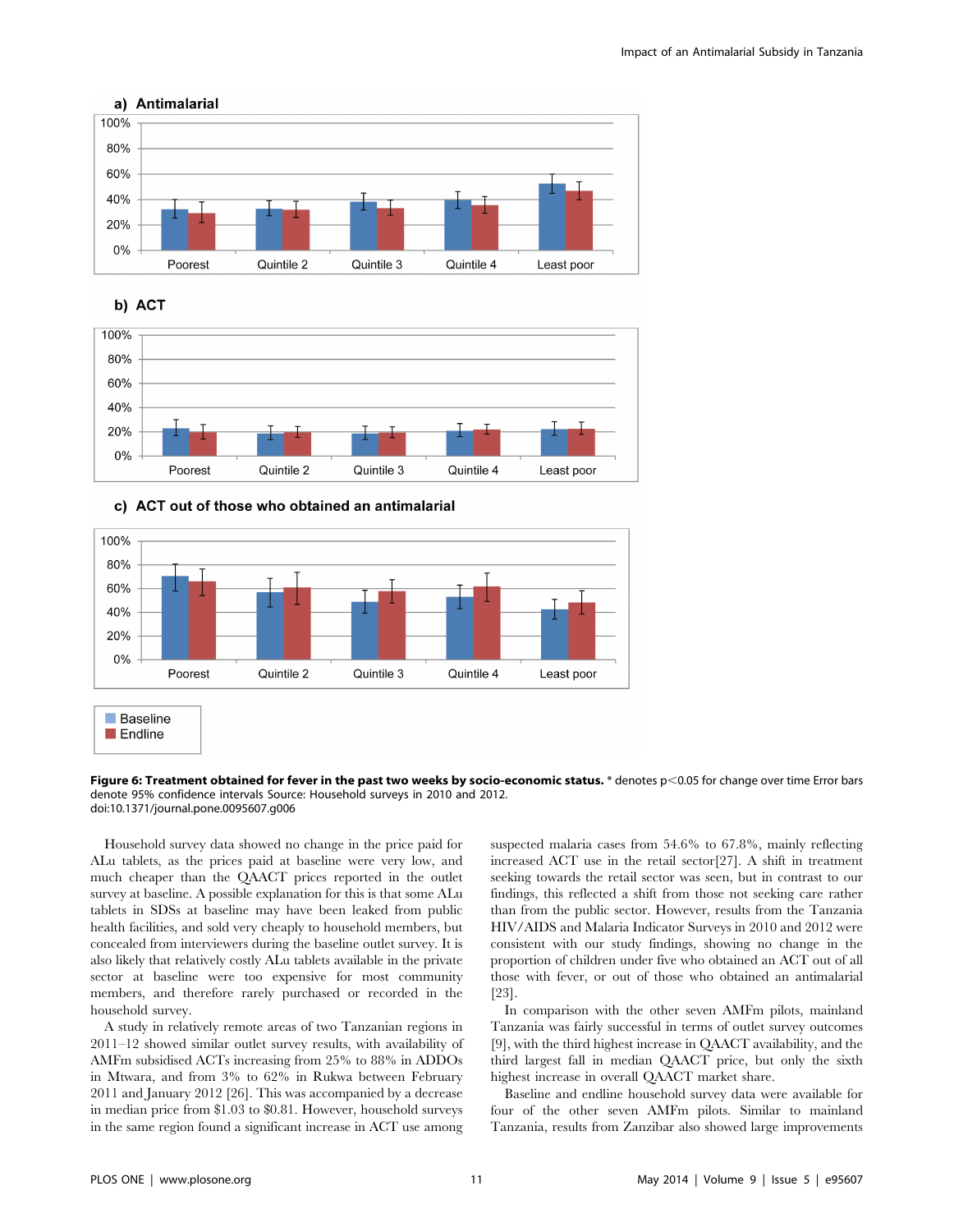in QAACT availability, affordability and market share in the private for-profit sector but no change in overall ACT use[28]. As above, this likely reflected a reduction in the relative importance of the public sector as a source of antimalarials, with the share of all antimalarials distributed through the public sector falling from 37% at baseline to 13% at endline[19]. However, these contrasting household and outlet survey results were not found in Uganda, Nigeria or Madagascar. Uganda experienced a large and significant increase in ACT use in under fives (24.0 percentage points)[28], despite weaker performance on outlet survey outcomes. Nigeria and Madagascar saw smaller increases in ACT use of 6.7 and 5.0 percentage points respectively. Household survey data were not available for Kenya and Ghana, which experienced the strongest results for outlet survey indicators.

The Global Fund has decided to integrate AMFm into core Global Fund grant management, after a transition period in 2013[29]. This means that eligible countries will be able to use their core Global Fund resources to buy copaid drugs under the AMFm system, but this use of grant funds for ACT subsidies will compete with all other interventions for malaria, HIV/AIDS and tuberculosis. The Tanzanian government has committed to continuing with ACT subsidies, though concerns have been raised about poor targeting of copaid ACTs to those with malaria in the private sector. For example, Briggs et al. showed that after AMFm implementation in Mwanza and Mtwara, only 20% of people purchasing ACTs from DLDBs or ADDOs were parasitaemic[30]. Strategies to increase diagnostic use in the private sector have received considerable attention in national and international policy discussions[31], with some stakeholders keen to build on experience from Cambodia where subsidised mRDTs have been distributed through the private sector for over a decade[32]. The Tanzanian government is currently piloting the introduction of low cost and subsidised mRDTs in ADDOs, with the intention of improving targeting of subsidised ACTs to those with confirmed parasitaemia.

This research has highlighted that other key policy considerations should include how to combine improved access to quality, affordable ACTs in the private sector while maintaining use of the public sector, particularly through improvements in public sector ACT availability. Ultimately the goal should be to have affordable, high quality testing and treatment available in both the public and private sectors.

# Supporting Information

Annex S1 Of all outlets stocking antimalarials, percentage stocking (a) quality-assured ACTS, (b) non-quality-

### References

- 1. McNeil DG (2009) Plan Tries to Lower Malaria Drug Cost, in New York Times 2. The Global Fund to Fight AIDS Tuberculosis and Malaria (2008) Affordable Medicines Facility- malaria. Geneva.
- 3. World Health Organization (2012) World Malaria Report
- 4. Sabot OJ, Mwita A, Cohen JM, Ipuge Y, Gordon M, et al. (2009) Piloting the global subsidy: the impact of subsidized artemisinin-based combination therapies distributed through private drug shops in rural Tanzania. PLoS One 4(9): e6857.
- 5. Talisuna AO, Adibaku S, Amojah CN, Amofah GK, Aubyn V, et al (2012) The Affordable Medicines Facility-malaria—a success in peril. Malar J 11: 370.
- 6. Patouillard E, Hanson KG, Goodman CA (2010), Retail sector distribution chains for malaria treatment in the developing world: a review of the literature. Malar J 9: 50.
- 7. Dondorp AM, Fairhurst RM, Slutsker L, Macartheur JR, Breman JG, et al. (2011) The threat of artemisinin-resistant malaria. N Engl J Med 365(12): 1073– 5.
- 8. Arrow KJ, Panosian C, Gelband H (2004) Saving Lives, Buying Time: Economics of Malaria Drugs in an Age of Resistance. The National Academies Press.

assured ACTs, (c) artemisinin monotherapies, and (d) non-artemisinin therapies, at baseline and endline by urban and rural areas.

(DOCX)

Annex S2 Median retail price per Adult Equivalent Treatment Dose of antimalarial drugs in tablet form in specialised drug sellers at baseline and endline by urban and rural areas (2010 USD). (DOCX)

Annex S3 Market share by antimalarial category: percent distribution of antimalarial sales volumes by antimalarial category at baseline and endline by rural and urban areas.

(DOCX)

Annex S4 Description of household survey sample at baseline and endline by region and urban and rural areas.

(DOCX)

Annex S5 First treatment sought for febrile illness at baseline and endline, by region and urban and rural areas.

### (DOCX)

Annex S6 Treatment obtained for malaria at baseline and endline, by region and urban and rural areas. (DOCX)

### Acknowledgments

The authors would like to thank ACTWatch for assistance on study design of the outlet surveys. Many thanks to the field teams, regional and district health officers and study participants. Thanks to Adam Wolkon for training and advice on PDA programming. Rebecca Thomson, Katia Bruxvoort, Matthew Cairns, Immo Kleinschmidt, Sarah Tougher, Barbara Willey, Kara Hanson and Catherine Goodman are members of the LSHTM Malaria Centre. Mark Taylor now works for the Faculty of Health Care and Social Work, University of Trnava, Slovakia.

# Author Contributions

Conceived and designed the experiments: RT CF AK KB ST MT YY RR FA KH SPK CG. Performed the experiments: RT CF BJ AK KB HN MT. Analyzed the data: RT CF ST MC IK YY AM BW KH CG. Wrote the paper: RT. Provided input on manuscript: CF BJ AK KB HN ST MC MT IK YY AM RR BW FA KH SPK CG.

- 9. Tougher S, ACTWatch Group, Ye Y, Amuasi JH, Kougueni IA, et al. (2012) Effect of the Affordable Medicines Facility—malaria (AMFm) on the availability, price, and market share of quality-assured artemisinin-based combination therapies in seven countries: a before-and-after analysis of outlet survey data. Lancet 380(9857): 1916–26.
- 10. Adeyi O, R Atun (2010) Universal access to malaria medicines: innovation in financing and delivery. Lancet 376(9755): 1869–71.
- 11. Kamal-Yanni M (2010) Affordable medicines facility for malaria: reasonable or rash? The Lancet 375(9709): 121.
- 12. Moon S, Perez Casas C, Kindermans JM, de Smet M, von Schoen-Angerer T (2009) Focusing on quality patient care in the new global subsidy for malaria medicines. PLoS Med 6(7): e1000106.
- 13. Tanzania National Malaria Control Programme (2008) Coverage of mosquito nets, IPTp, the prevalence of parasitemia and anaemia in selected districts.
- 14. Tanzania National Malaria Control Programme (2010) Tanzania Malaria Programme Review.
- 15. Njau JD, Goodman C, Kachur SP, Palmer N, Khatib RA, et al. (2006) Fever treatment and household wealth: the challenge posed for rolling out combination therapy for malaria. Trop Med Int Health 11(3): 299–313.